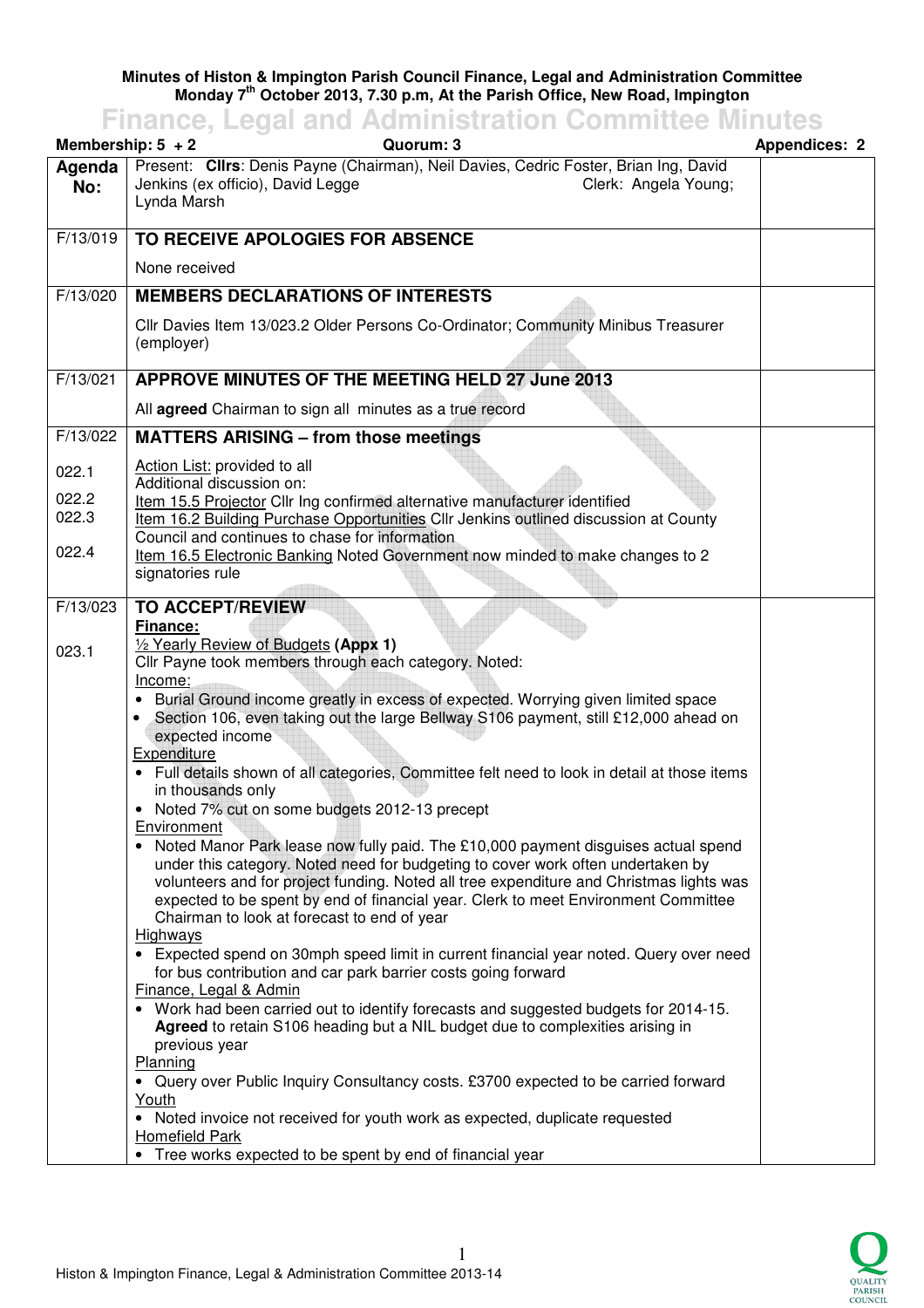|          | <b>Recreation Ground</b><br>Clarified revenue budget underspend returns to general reserves; specified<br>reserves/on-going projects carry through. Cllr Davies confirmed indication were the<br>year would end in positive budgets                                                                                                                                                                                                                                                                               |                            |
|----------|-------------------------------------------------------------------------------------------------------------------------------------------------------------------------------------------------------------------------------------------------------------------------------------------------------------------------------------------------------------------------------------------------------------------------------------------------------------------------------------------------------------------|----------------------------|
|          | General discussion on annual published budget of £357,476. Committee agreed reports<br>were not required monthly, to revert to quarterly in line with audit requirements. Report<br>accepted.                                                                                                                                                                                                                                                                                                                     |                            |
| 023.2    | To Review Reserves & Interest<br>Responsible Financial Officer reported (Appx 2 Item 1) Accepted. Agreed to separate                                                                                                                                                                                                                                                                                                                                                                                              |                            |
| 023.3    | out revenue and reserves in future to give an overview<br>Older Persons Co-Ordinator - to accept agreement to payment to end of financial year<br>(Appx 2 Item 2) Cllr Davies declared an interest and left the room. All agreed to<br>recommend payment of Older Persons Co-Ordinator role to March 2014, up to total for<br>year of £3,000, as budgeted. Request for continued support in 2104-15 noted. Invitation<br>to post holder to attend Full Council in future to present on the role. Noted employment |                            |
| 023.4    | contract with Community Minibus<br>To accept External Audit Report Noted unqualified certificate to be copied to all at Full                                                                                                                                                                                                                                                                                                                                                                                      |                            |
|          | Council<br>Internal Audit Report 2012-13 received at September Full Council.<br>Review of Effectiveness of Internal Audit and Internal Controls Clerk to send review round<br>for acceptance and report to Full Council                                                                                                                                                                                                                                                                                           |                            |
| 023.5    | <b>Administration:</b><br>Code of Conduct (Appx 3) Agreed to recommend changes to Standing Orders to include<br>non-disclosable pecuniary interests and non-pecuniary interest in line with report and                                                                                                                                                                                                                                                                                                            | <b>Oct Full</b><br>Council |
| 023.6    | following further input from SCDC Legal Officer. Full Council October 2013<br>2020 Council Project Cllr Jenkins reported on his findings and hopes for the future. He<br>outlined specifics:                                                                                                                                                                                                                                                                                                                      |                            |
|          | Need to run as effectively and efficiently as possible, processes to be reviewed<br>$\bullet$<br>Administration to be kept down<br>٠                                                                                                                                                                                                                                                                                                                                                                              |                            |
|          | Good technical advice to be sought in-house<br>$\bullet$<br>Led by Office staff member, all Office staff to be involved<br>$\bullet$                                                                                                                                                                                                                                                                                                                                                                              |                            |
| 023.7    | 3 Councillors required, Cllrs Jenkins, Ing and one other<br>Terms of Reference required to avoid any scope for misunderstanding of role<br>$\bullet$<br>Risk Assessments Review Carried out, Cllr Jenkins acting as Health & Safety Office<br>temporarily. Noted Information Risk analysing still to be carried out                                                                                                                                                                                               |                            |
| F/13/024 | TO DELEGATE matters to Clerk working with Committee Chairman                                                                                                                                                                                                                                                                                                                                                                                                                                                      |                            |
|          | The Coppice Land Registry; Manorial Waste Possessory Title; Conclusion to installation<br>of Barrier at Car Park; Manor Park land boundary issues; Village Green Legislation                                                                                                                                                                                                                                                                                                                                      |                            |
|          | All agreed items to be delegated to Clerk working with Committee Chairman, to bring to<br>appropriate conclusion or report back to Committee                                                                                                                                                                                                                                                                                                                                                                      |                            |
| F/13/025 | <b>TO CONSIDER OTHER MATTERS</b>                                                                                                                                                                                                                                                                                                                                                                                                                                                                                  |                            |
| 025.1    | To set scene for Precept level 2014-15 -produce guidance for Committee Chairs<br>following review of Finance & Admin and Employment Budget forecasts                                                                                                                                                                                                                                                                                                                                                              |                            |
|          | Discussion on:<br>Need for a sustainable budget                                                                                                                                                                                                                                                                                                                                                                                                                                                                   |                            |
|          | Need to spend S106 in a timely manner<br>٠                                                                                                                                                                                                                                                                                                                                                                                                                                                                        |                            |
|          | Loss of SCDC Parish grant of some £20k for 2014-15 onwards<br>٠<br>2% increase in pensions employers contribution and increase identified by<br>$\bullet$                                                                                                                                                                                                                                                                                                                                                         |                            |
|          | Employment Committee in staff costs<br>Requirement for new heading for Kings Meadow Committee 2014-15<br>$\bullet$                                                                                                                                                                                                                                                                                                                                                                                                |                            |
|          | Suggested levels for Finance & Admin budgets put forward<br>$\bullet$<br>• Affect of CIL on current S106 income and possible changes to levels if Neighbourhood<br>Plan in place                                                                                                                                                                                                                                                                                                                                  |                            |
|          | • PWLB possibility of early payment<br>All leading to pressure on budgets, maybe some £40k without any new projects                                                                                                                                                                                                                                                                                                                                                                                               |                            |